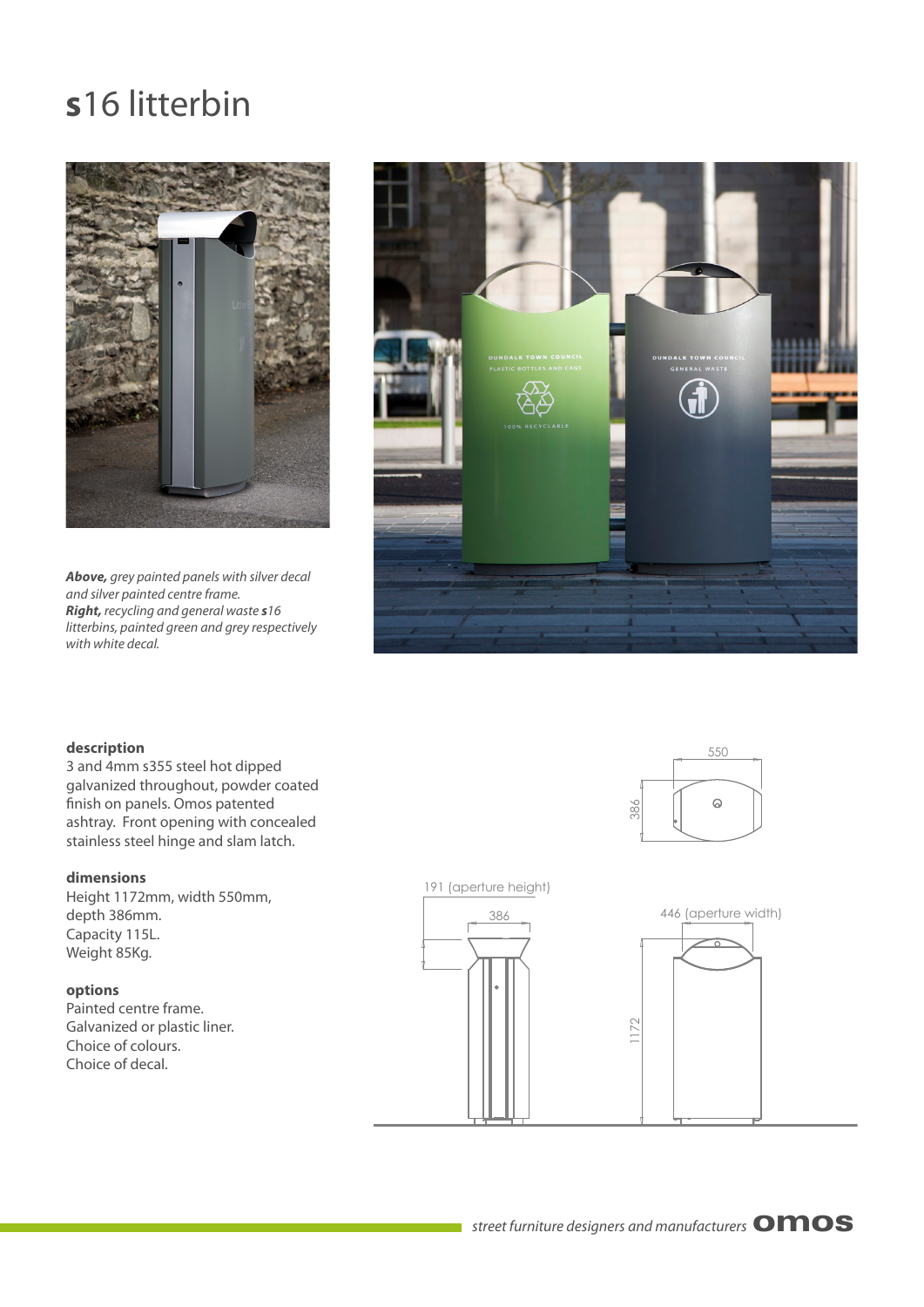# **s**16 Fixing Instructions

### **(for areas already paved)**

- **1** Determine the location for the bin. Remove pavers and excavate a hole to minimum dimensions of L600 x W600 x D400mm. The size of the foundation may vary depending on the ground conditions.
- **2** Fill the hole with 35N20 concrete up to 15mm below the level of the underside of the pavers ensuring a good smooth surface finish.
- **3** Allow sufficient time for the concrete to set then apply a layer of dry sand/cement mix over the pad. Compact and adjust to bring this to the level of the underside of the paving.
- **4** Replace the paving slabs and ensure that they are well bedded in.
- **5** Place the bin in the desired location and mark through the fixing holes making sure this is done accurately.
- **6** Drill through pavers into the concrete pad. Drill following fixing manufacturer's instructions to suit the chosen fixing. Use M12 through bolts to fix (such as Hilti HSA M12 x 180).
- **7** Tighten the levelling base.
- **8** Lift the bin into place and tighten the nuts.

#### **Foundations**

The bin can be fixed directly to a concrete slab or to concrete pads beneath paving stones. Foundations must be to engineer's specification.









**Right and above, fixing details.**